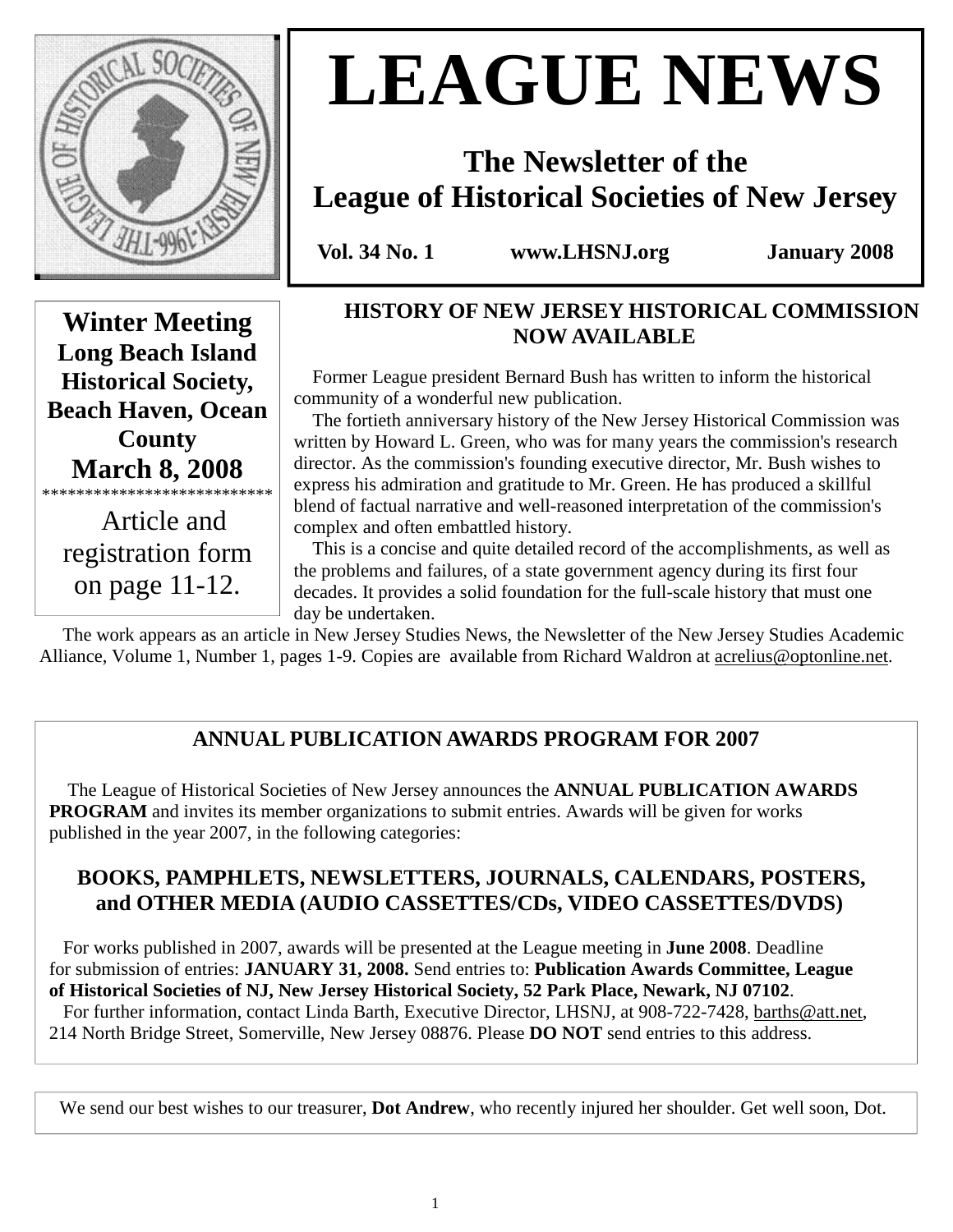#### **The Slate of Officers and Directors of the League of Historical Societies of New Jersey**

 Listed below are your officers and trustees:

President (2008) James T. Raleigh Friends of Monmouth Battlefield

First Vice President (2008) Robert J. Hunter Haddon Heights Historical Society

Vice-President, Northern (2008) Catherine Sullivan Victorian Society

Vice-President, Central (2008) J.B. Vogt Fellowship for Metlar House

Vice-President, Southern (2008) June Sheridan Atlantic County Historical Society

Secretary (2008) Kevin M. Hale Metuchen-Edison Historical Society

Treasurer (2008) Dorothy M. Andrew Gloucester County Historical Society

Trustee, Northern (2010) Dorothy E. Johnson Oakeside-Bloomfield Cultural **Center** 

Trustee, Northern (2008) Betty Hardy Madison Historical Society

Trustee, Central (2010) Mary Swarbrick Fellowship for Metlar House Trustee, Central (2008) William Fidurski Clark Historical Society

Trustee, Southern (2010) Sonia L. Forry Historical Preservation Society of Upper Township

Trustee, Southern (2008) Jean C. Lacey Toms River Seaport Society

Trustee-at-Large (2008) Patricia Drummond Historical Association of Fair Haven

Trustee-at-Large (2010) Robert R. Longcore Sussex County Historical Society

Historian (2008) John Chance Montclair Historical Society \*\*\*\*\*\*\*\*\*\*\*\*\*\*\*\*\*\*\*\*\*\*\*\*\*\*\*

 The following are valuable members of our board, but they are not elected positions: Executive Director Linda J. Barth

Membership Chairman Dorothy Pietrowski Madison Historical Society

 Trustees Emeriti Bernard Bush Hightstown-East Windsor Historical Society Ruth Kane Fern Passaic County Historical Society

**DEADLINE**: Submissions for the April issue of *League News* must be on the editor's desk no later than March 15, 2008. Please send all items to: Linda Barth, 214 North Bridge Street, Somerville, New Jersey 08876; barths@att.net.

**Material submitted electronically should be in WORD format. Photographs will be scanned and returned. Digital photographs should be submitted in .jpeg or .tiff.** 

# THE PRESIDENT'S CORNER

 It has been a year since I volunteered to serve as your president. I appreciate the efforts of our board members, many of whom have other very important responsibilities. I have been working with the board to define services to our collective membership within the reasonable limits of a carefully planned budget.

 I believe that our last board meeting, held in Cape May, was very constructive. We had time to discuss the content of the *League News* and the League part of the three regional meetings held over the course the year.

 Over the past year we have tried to devote a special section of the League business meeting to items of statewide interest. This was one of the active discussion areas in the Cape May meeting, and several board members volunteered to review our efforts and make suggestions for future meetings.

 Some members feel that the officers and delegates attend the regional meetings to learn about the host organization and its area. You will find an outstanding report of what happened at our Bayonne meeting in this issue. I think the program that the Bayonne Historical Society provided is an excellent example of the information that the League as a whole and its board could or should provide our members beyond the *League News* and our three regional meetings. To that extent we have regional and at-large members on the Board.

 I would like to hear more from the board and the membership about programs and services that could be provided in our newsletter and at our meetings. I will continue to work with the board for our member organizations, large and small, and hope we can have more League information in future newsletters.

> Jim Raleigh President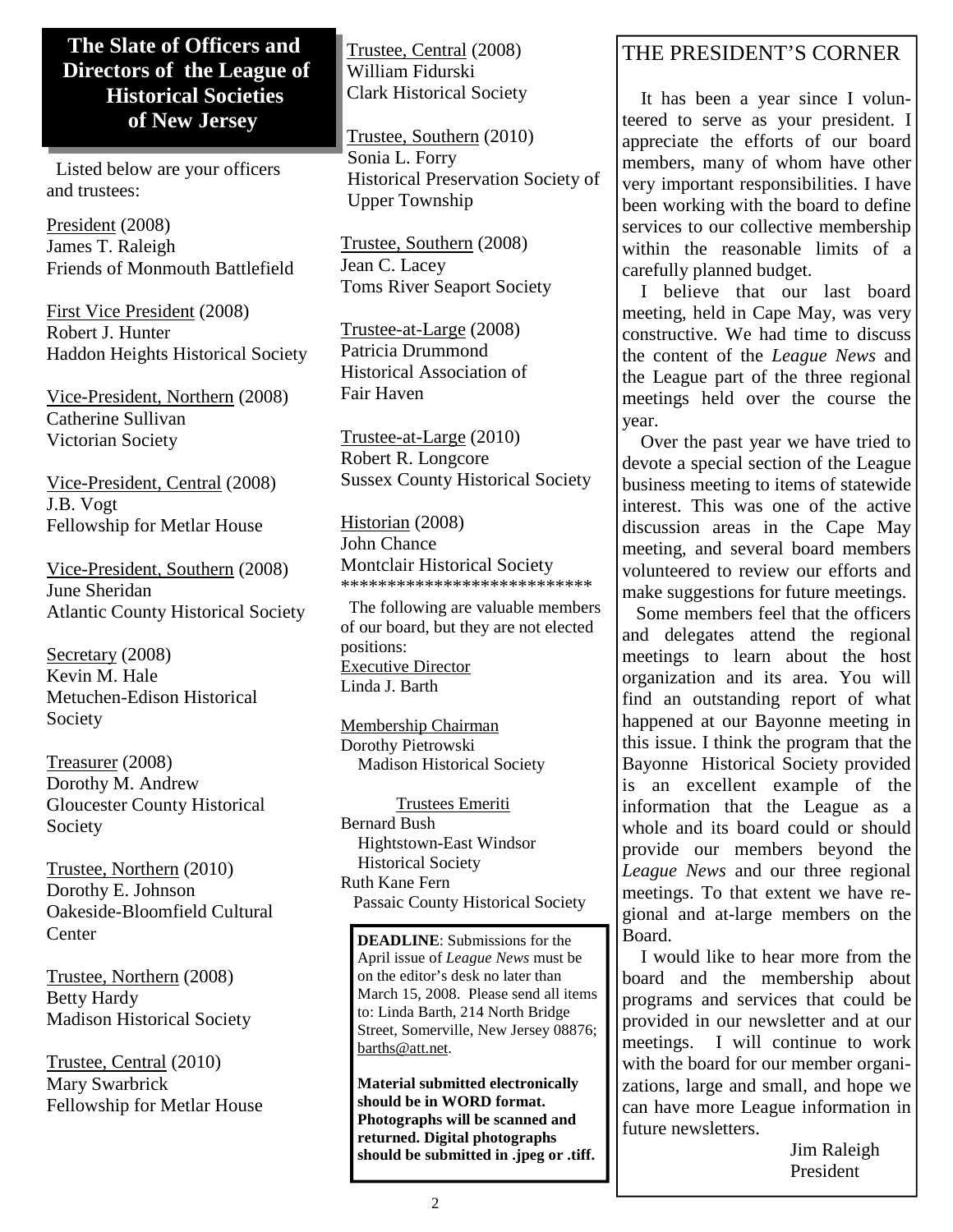# **NEW JERSEY HISTORY LIST SERVE**

 Through our New Jersey Historical Commission, you may subscribe to the New Jersey History List Serve, also known as "H-New-Jersey."

 The subject of this H-Net discussion group is everything concerned with the study of New Jersey history. H-New-Jersey is open to anyone with an interest in the subject, including, but not limited to, academic researchers, teachers, students, archivists, historic site staff, volunteers, genealogists, archeologists, historic preservationists, and just plain history buffs. Subscription is free, and you can unsubscribe at any time.

 H-New Jersey is sponsored by the New Jersey Historical Commission as a service to the state's history community. To subscribe, go to the following website: www.h-net.org. Click on "discussion networks" at the top of the screen, scroll down to "H-New-Jersey," and click on it. The home page of the listserve will then appear. Click on "Subscribe!" on the left side of the screen, and you will be prompted on how to enter your email address into the list of subscribers.

Marc Mappen, Executive Director, New Jersey Historical Commission, 225 West State Street, PO Box 305, Trenton, NJ 08625-0305; mmappen@admin.sos.state.nj.us; 609-984-0902.

#### **LETTERS, WE GET LETTERS...**

The opinions expressed by our correspondents are the opinions of individuals and not necessarily those of the League.



Great newsletter! We received it today. Thank you so very much for all of the wonderful publicity!!! — Suzanne and Ray Shea, Union Landing Historical Society — Brielle

Concerning the events calendar in the newsletter and the overabundance of responses, I thought that possibly as an alternative, or in addition to, the many organizations could email all the other societies on their own of upcoming events (we all have a membership list, and the e-mail should be included). That way we'd have notification and could inform our own membership at current meetings. Just a thought, if they want to get their info out there, this might be an additional way to do it.—Eleanor F. Ditton, Lacey Historical Society

#### **AVIATION MUSEUM RECEIVES GRANT**

 Naval Air Station Aviation Museum was awarded a \$7,500 grant by Bank of America. The grant will assist in the museum's continuing efforts to educate students and the public about military aviation and New Jersey history-related subjects. Naval Air Station Wildwood Aviation Museum has on display over twenty aircraft from throughout the decades since World War II. The museum also displays military memorabilia, engines, photographs, 1940s related artifacts, and exhibits that allow visitors to discover the science of flight and the aviation history of the United States of America.

 Naval Air Station Wildwood Aviation Museum is open Monday through Friday from 9-4. It is located at historic Hangar No.1 at the Cape May County Airport, which served as a World War II dive-bomber training center. The museum is dedicated to the forty-two naval airmen who perished while training at this facility between 1943 and 1945.

For further information, please contact Cindy Stephens at 609-886-8787 or visit www.usnasw.org

#### **UPDATE ON HARPOONS STOLEN FROM CAPE MAY COUNTY MUSEUM**

 Unfortunately, there has been no word on the missing whaling implements. The FBI had a tip through Crime Stoppers, but nothing came of it. We are now offering a reward up to \$4000 for any information leading to the recovery of the items. Pary Woehlcke, Curator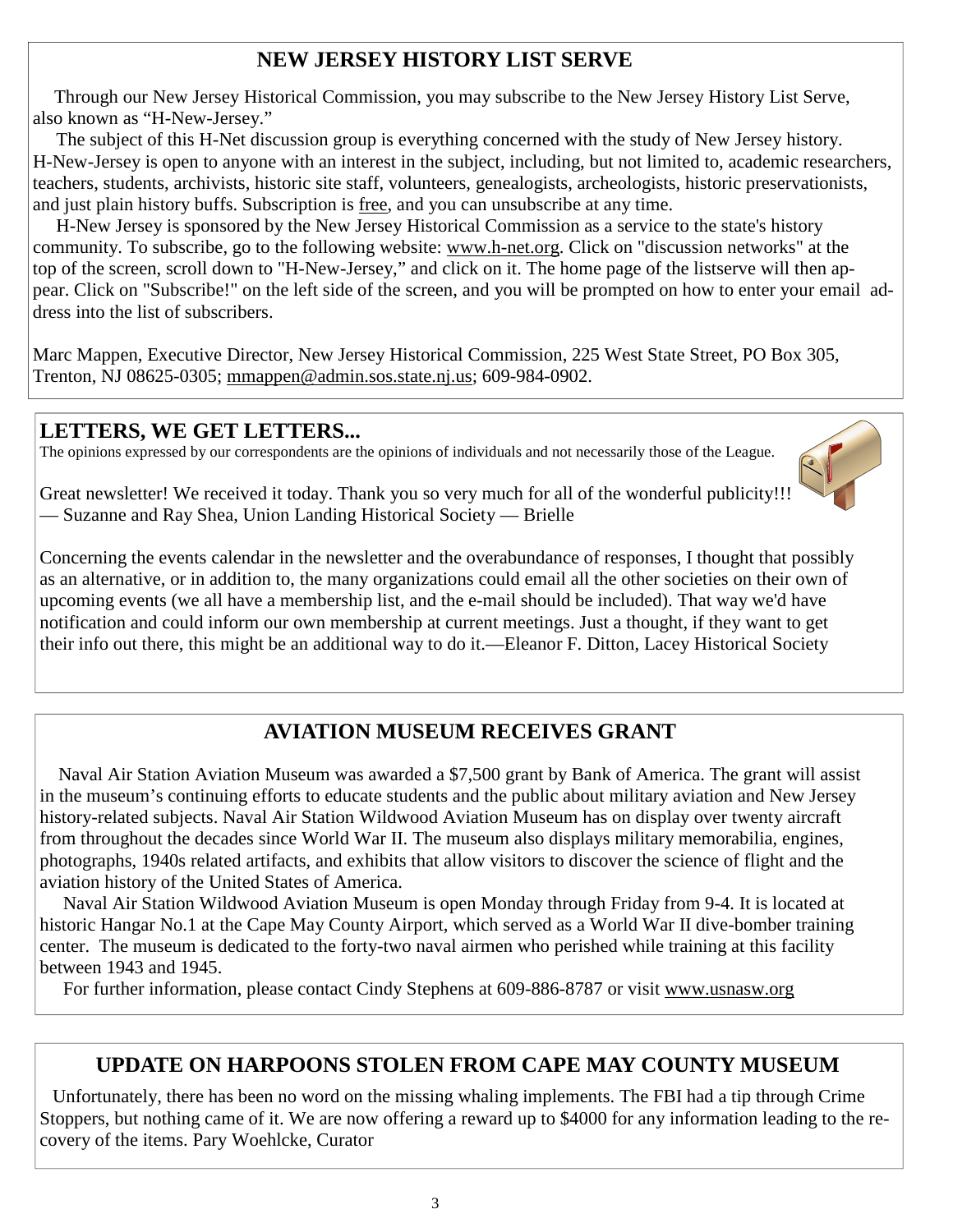#### **NEW JERSEY BOOKSHELF**

#### **Without New Jersey's Watchung Mountains and the towns around Morristown, would the American Revolution have succeeded? Would George Washington's army have survived?**

 New Jersey's esteemed historian John T. Cunningham explores the harsh circumstances and geography of this region during the War of Independence. It is an account of American history that has been overlooked and overshadowed until now. But this "geological fortress" -- Washington and the Continental Army's winter quarters for four years -- may well be the place where America survived.

 In *The Uncertain Revolution,* Mr. Cunningham tells the story of those forgotten winters in Middlebrook and Morristown and of their critical importance

to the course of the war. Geographically, the mountains made an excellent defensive position, hiding from the British the disarray of the American army and the horrific conditions. Reports of the strength and numbers of American troops fluctuated wildly as Washington and his officers tried to stave off desertion and mutiny. Washington's army survived a small pox epidemic at Morristown, a season of short supplies at Middlebrook, the most brutal winter of the war in 1779-80, and the war's most dire mutiny on New Year's Day 1781. There's drama -- including the cat-and-mouse game played with the unpredictable British general, George Clinton, and treachery -- with one of his favorite officers, Benedict Arnold. There's also the fierce performance of the New Jersey militia in defense of their homes and farms.

 In *The Uncertain Revolution,* Mr. Cunningham makes the case for the importance of Morristown and the mountains to an understanding of the war itself. And just as the history of those harsh winters has long been neglected, so were the physical places over time. The soldiers huts in the mountains at Jockey Hollow disintegrated, and the houses that had served as Washington's headquarters were almost lost to neglect and development. The author's account of their reclamation and eventual incorporation into the America's first National Historical Park in 1933 is a fitting conclusion to his story of Washington in the Watchungs.

 John T. Cunningham has long been known as "New Jersey's popular historian," a title bestowed upon him by the New Jersey Historical Commission. His prolific contributions to state history in his books, magazine articles, documentary films, and talks demonstrate that he knows, writes, and talks about his native state from experience and diligent research. *The Uncertain Revolution* is his 50th book. His first, *This is New Jersey,* published in 1953, has never gone out of print.

 Well known in the state's schools, his extensive program of New Jersey studies features the noted text, *You, New Jersey and the World.* One of the founders of the New Jersey Historical Commission, he has served as its chair and was also president of the New Jersey Historical Society. Rutgers University, in bestowing an honorary degree on Mr. Cunningham, called him "Mr. Jersey." The *New York Times* said: "He helped to give New Jersey legitimacy." With years of experience as a reporter on a major New Jersey newspaper, Mr. Cunningham considers himself to be a historian who approaches his writing with a journalist's quest for truth combined with a style accessible to all readers.



 **Branch Brook Park**, located in Newark, was America's first county park. The park was established in 1895 as the cornerstone of the Essex County Park System. The vision for Branch Brook Park came in 1867, when Newark park commissioners retained Olmsted, Vaux, and Company to identify a site for a park in the city. That vision matured into a reality that is now, 140 years later, woven into the urban experience of Newark and its neighboring towns. The significance of Branch Brook Park has been nationally recognized with its placement on the New Jersey and National Registers of Historic Places. Home to the Newark Cherry Blossom Festival, organized long-distance runs and bicycle races, picnics, the Chrysanthemum Show, the New Jersey Symphony Under the Stars, boating on the lake, prom pictures, and sports activities from baseball to bocce to soccer and tennis, Branch Brook Park remains a constant source of great beauty.

 Friends since high school, Kathleen P. Galop and Catharine Longendyck collaborated on this tribute to the park. Galop is an attorney and the author of the nomination placing the park on the

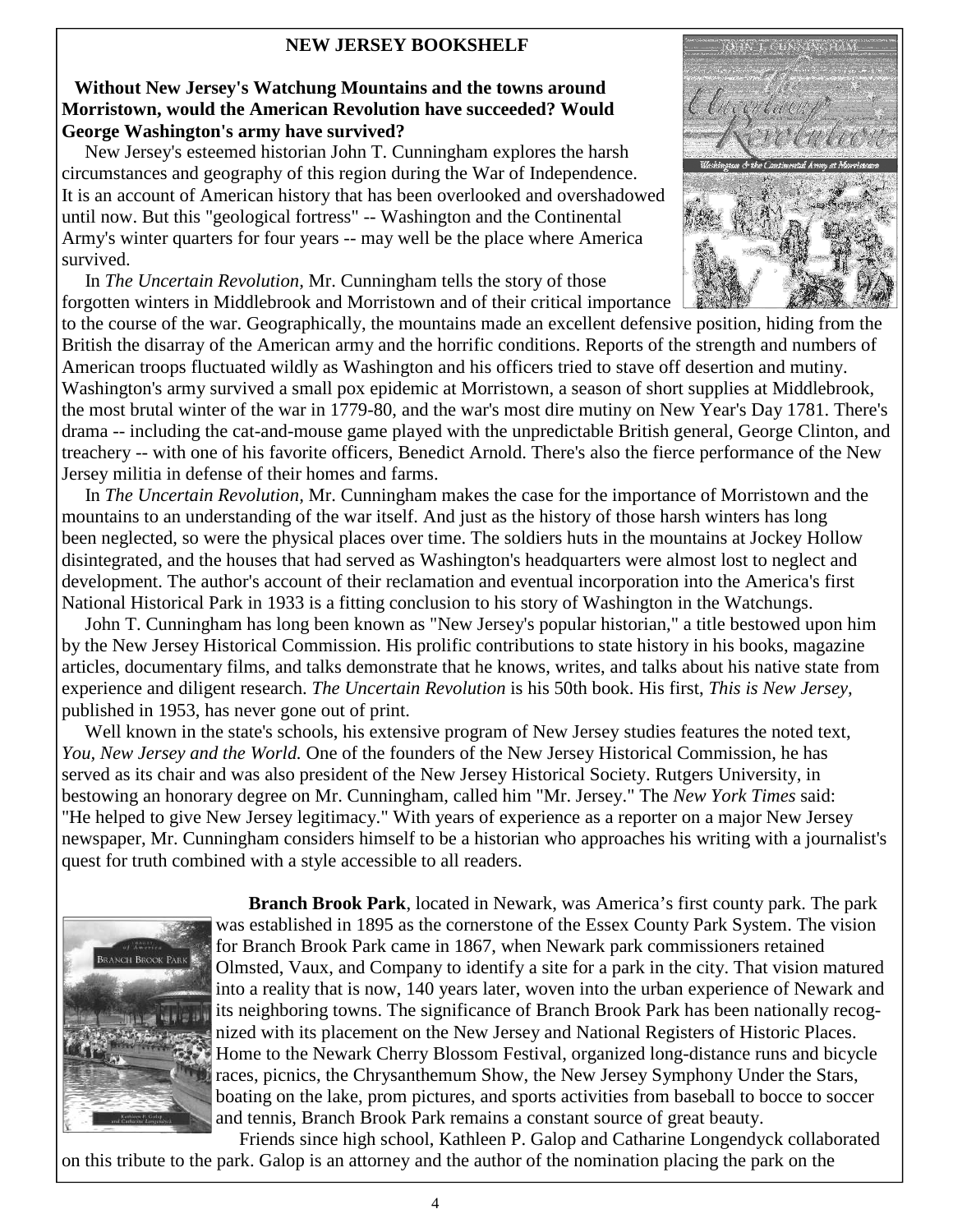national and state historic registers. Longendyck is a dedicated Newarker and retired corporate executive.

 Prize winning historian Linda Grant De Pauw has written a great deal about the Revolutionary War heroine Molly Pitcher in books for both adult and young adult audiences, but students still ask her the same questions that they asked thirty years ago. She wrote her new book, *In Search of Molly Pitcher*, as a mystery story to answer all the questions while entertaining young readers.

When Peggy McAllister learns about an eighth grade social studies award, she is determined to win it. When she chooses Molly Pitcher, the legendary heroine of the Revolutionary War Battle of Monmouth, as the subject for her research paper, she runs into difficulties. With the help of her Greatgramps, a retired private investigator, his lady friend Mrs. Spinner, historian and author of historical romances, and Ms. Guelphstein, a dedicated reference librarian, Peggy sorts through a maze of confusing and contradictory evidence as she uncovers the true story of Molly Pitcher.

 Stacy F. Roth, historical interpreter, says: "*In Search of Molly Pitcher* deserves three huzzahs!" Lucie McCormick, age 12, from Mohawk Middle School in Shelburne Falls, Massachusetts, says, "This book was really interesting, and it made me more interested in history. Even for people who don't like learning, I think this would be a good book."

 *In Search of Molly Pitcher* (ISBN 978-1-4303-1345-8) may be examined online at www.lulu.com/content/948354. Linda Grant De Pauw is Professor Emeritus of History at the George Washington University and president of The Minerva Center, a non-profit educational foundation supporting the study of women and war. In addition to books for adult audiences



including *Battle Cries and Lullabies: Women in War from Prehistory to the Presen*t, De Pauw is the author of two prize-winning books for young adults: *Founding Mothers* and *Seafaring Women*. To schedule readings, lectures, or book signings, contact the author at 410-437-5379 or depauw@minervacenter.com.

#### **PUBLISHING LOCAL HISTORY**

 Publishing can be one of the most rewarding and daunting ways for local historians and historical societies to fulfill their mission of preserving local and regional history for future generations. Unfortunately, most large, traditional publishers are unwilling to take on these types of projects due to the financial risks associated with a limited audience. And, while there are numerous "vanity presses" that will, for a fee, print and bind most proposed projects, they don't offer the support, particularly in terms of sales and marketing, so important in determining a book's "success."

 The History Press is a traditional, full-service press focused exclusively on publishing local and regional history. All of our resources – editorial, design, printing, sales & marketing – are focused on making certain that books documenting and preserving a region's history see their full market potential.

We are continually seeking proposals for projects that fall broadly into the following categories:

- Brief Histories Accessible introductions to the history of a town, region, or neighborhood comprising 30,000-35,000 words and 60-85 images.
- Writings Collections of historical vignettes columns, articles, essays culled from historic newspapers and organizational newsletters comprising 30,000-35,000 words and 30-40 images.
- Vintage Images Image driven books that document a community's "lost" or otherwise changed landscape through 140-200 images and 15,000 words of captions and chapter introductions.

 If you have an idea for publication or would like more information about The History Press or the publishing process in general, please contact: Jonathan Simcosky, Commissioning Editor, The History Press, 16 Front Street, Suite 202, Salem, MA 01970; 978-741-4201; jonathan.simcosky@historypress.net. www.historypress.net.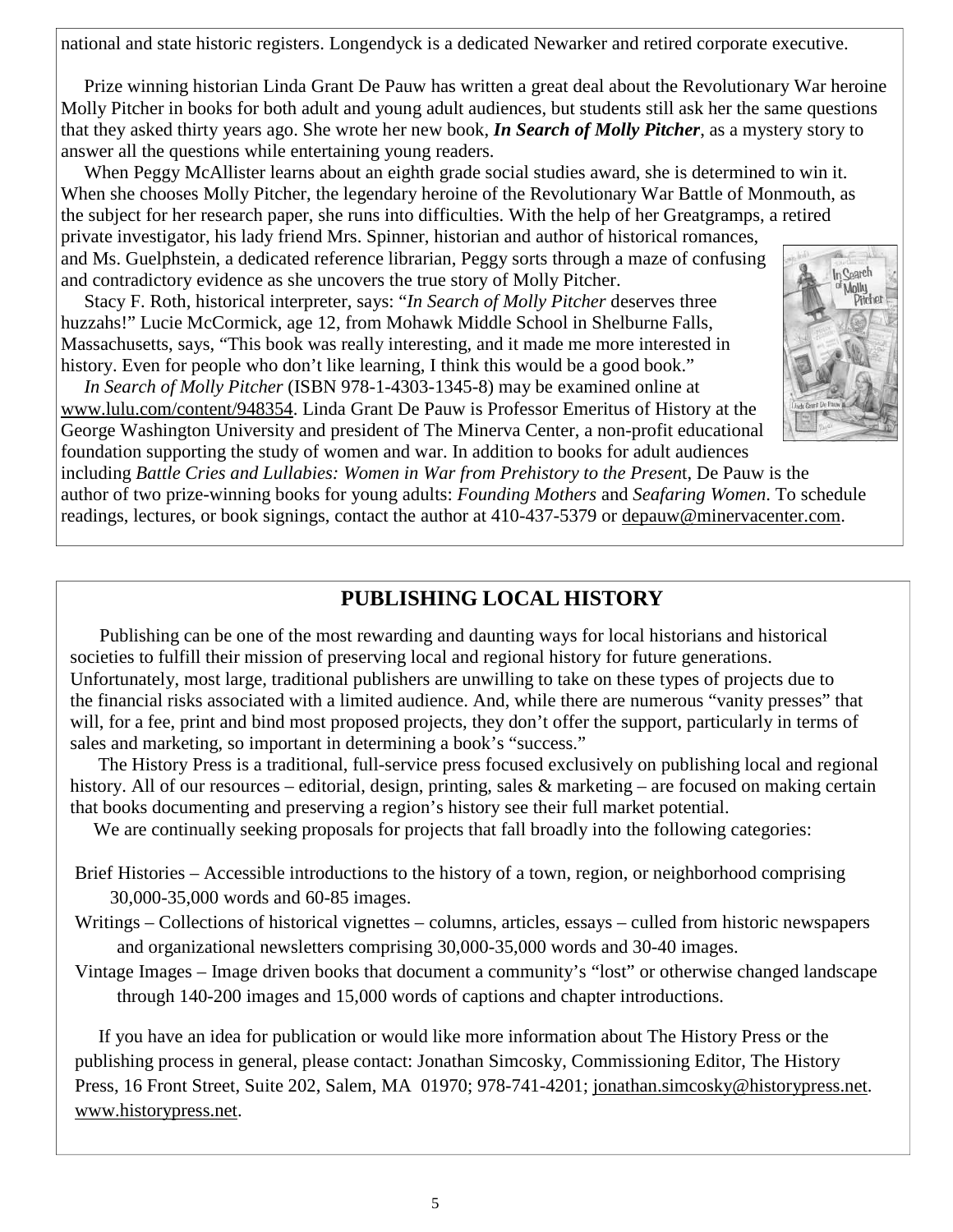#### **HISTORY EVENTS AND EXHIBITS**

**Through February 15, 2008**—Due to popular demand, the **Museum of Early Trades & Crafts** has extended its exhibit, *Building the Building: Elements of Style*, until February 15, 2008. *Building the Building* focuses on the beautiful home of the museum, the James Library. 9 Main Street (Route 124) at Green Village Road, Madison, NJ. Visit our website, www.metc.org; 973-377-2982.

**Through July 13**—*Princeton in the 1930s* **exhibition** features nearly 200 images and objects, including examples from the Einstein Furniture Collection of the **Historical Society of Princeton**, puppets from the Princeton Doll & Toy Museum, and photographs from the Princeton University archives. Children experience *Princeton in the 1930s* through hands-on exploration and activities. Free admission; donations accepted. For more information, call 609-921-6748 or visit www.princetonhistory.org.

**January 17—** In connection with Historical Society of Princeton's current exhibition (see above), Alan Brinkley will present the annual Lewis B. Cuyler Lecture on the New Deal*.* Alan Brinkley is the Provost and the Allan Nevins Professor of History at Columbia University in the City of New York. For more information call 609-921-6748 or visit the **Historical Society of Princeton** at www.princetonhistory.org.

**January 19-April 19—I am a Man: Sanitation Workers' Strike, Memphis Tennessee, 1968**, an exhibit by the Walter Reuther Library. **American Labor Museum**, Botto House National Landmark, 83 Norwood St., Haledon, NJ 07508; www.labormuseum.org; 973-595-7953.

**February 9**—**Family Fun Day**—Get ready for Valentine's Day by creating a hand-made old-fashioned Valentine for your sweetheart. Advanced registration recommended, call 973-377-2982 x12. 1-3. \$5, adults; \$3, for seniors, students and children 6 and older; free for members and children under 6. Family max: \$13. **Museum of Early Trades & Crafts**, 9 Main Street, Madison, just two blocks from the Madison train station. For information, please call 973-377-2982 x10 or visit our website at www.metc.org.

**February 29**—*Take a Leap Forward: Support the Legacy of Alice Paul,* a nuts-and-bolts workshop on planned giving. Paulsdale, 128 Hooton Rd., Mt. Laurel; free and open to the public. 10 am-12:30. Celebrate leap year with members of the Alice Paul Institute's Legacy Society and learn how you can support the Alice Paul Institute beyond your lifetime. To register, contact Rhonda DiMascio at 856-231-1885 or rdimascio@alicepaul.org by Friday, February 22.

**March 1**—"**Cabin Fever Antique Show**," sponsored by the **Ocean County Historical Society**. The new American Legion Building, Church Road, Toms River. 10-5; admission, \$5. Luncheon available. Call 732-341-1880 for more information.

**March 1 & 12, April 5 & 16**—**Open Tours of Paulsdale**, the Mt. Laurel birthplace of Quaker suffragist Alice Paul. 128 Hooton Rd., Mt. Laurel. Guided tours of the house and property focus on the life of Alice Paul, the Paul family, Quaker history, and women's history. \$5 for adults (\$1 discount for members of the Alice Paul Institute); \$4 for children.

**March 1—Preservation in Practice: A Primer for Historic Preservation Commissions**. Conducted by the NJ Historic Preservation Office, this workshop provides an in-depth examination of current topics and issues relevant to integrating preservation into community planning and zoning. **Drew University Historic Preservation Program**, Madison, NJ, 9-4. \$75. 973-408-3400; www.drew.edu/cue/preservation.aspx.

**March 8**—**League meeting** in Beach Haven, Long Beach Island, hosted by the **Long Beach Island Historical Society**. 9-5:30. See page eleven and twelve for details.

**March 8**—**Family Fun Day**—Celebrate the coming of spring with a spring-related craft. 1-3. Advanced registration recommended. Call 973-377-2982 x12. \$5, adults; \$3, for seniors, students & children 6 and older; free for members and children under 6. Family max: \$13. **Museum of Early Trades & Crafts**, 9 Main Street, Madison.

**March 13—GIS for Preservationists**. An overview of the concepts behind GIS, highlighting current trends in GIS software and hardware, and providing hands-on training with freely available tools. **Drew University Historic Preservation Program**, Madison. 9-4. \$100. 973-408-3400; www.drew.edu/cue/preservation.aspx.

**March 15, 16, 22**—**Easter Bunny Express 2008**. Bring the kids and ride the train on a ten-mile, 45-minute journey through Morris County. Adults, \$12; children under 12, \$8; infants on laps, free. **Whippany Railway Museum, Route 10**; www.whippanyrailwaymuseum.net; 973-887-8177.

**March 19**—**Teachers' Workshop**, 9:30-2:30; **American Labor Museum**, Botto House National Landmark, 83 Norwood St., Haledon, NJ 07508; www.labormuseum.org; 973-595-7953.

**Week of March 24—Drew University's Spring Historic Preservation** classes begin. "Practicing Preservation: Advocacy to Zoning" with Wayne McCabe; "A Survey of the Vernacular Architecture of NJ" with Janet Foster; and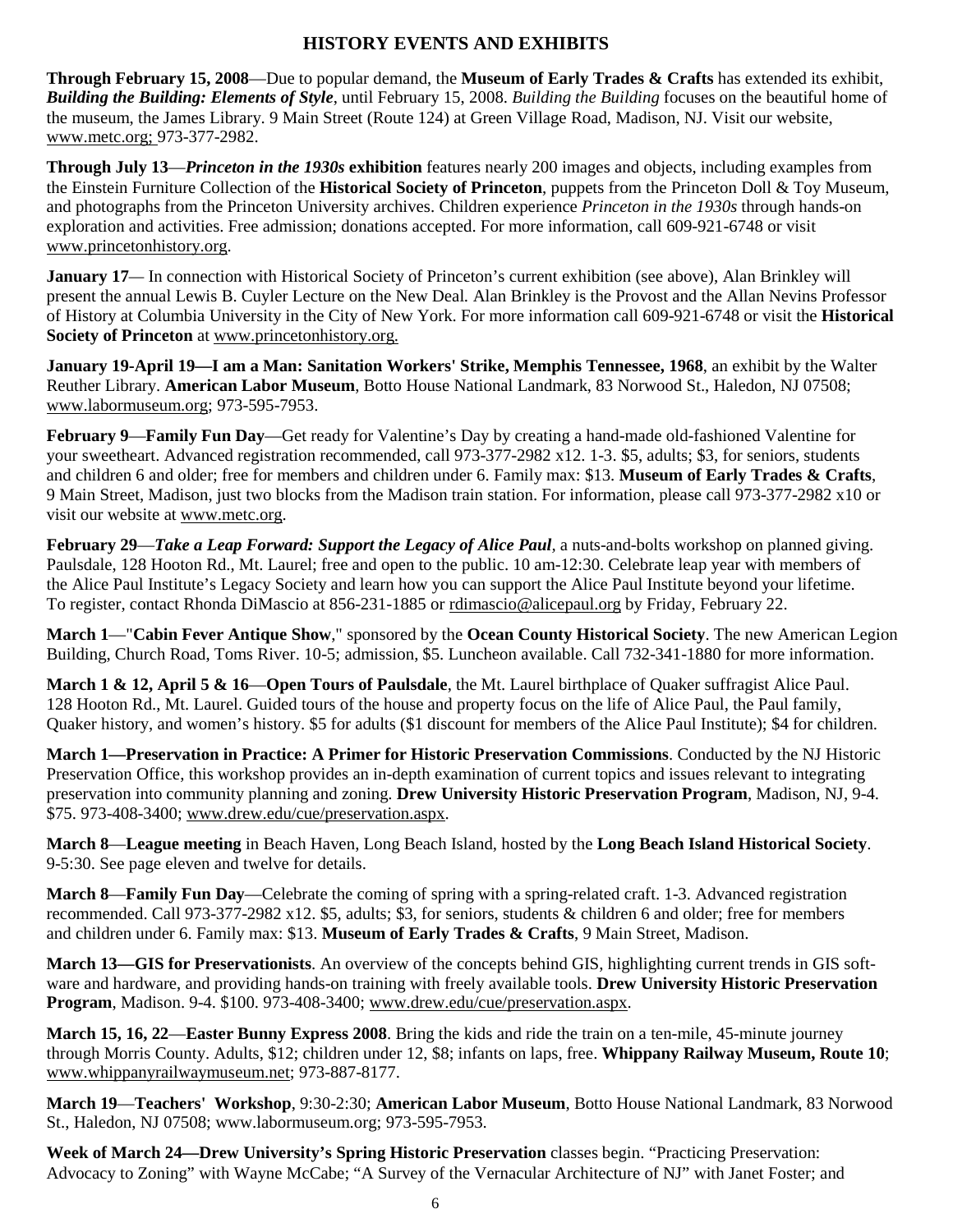"Historic Landscape Preservation; History Theory and Methods" with Marta McDowell. For more information, contact Drew University's Office of Continuing Education; 973-408-3400; www.drew.edu/cue/preservation.aspx.

**March 30—Annual Fashion Show**. **The Contemporary of Trenton**, 176 West State Street, Trenton; 609-392-9727.

**April 11-12—Genealogy workshops**, **Gloucester County Historical Society**, Woodbury. Friday evening 7-8 pm: "Pursuing Your Ancestral Trail: Starting on the Right Path." Saturday morning, two programs: 9-10, "Preponderance of the Evidence, Genealogical Proof Standard, What is the Difference?"; 10:20-11:20, "Ten Research Shortcuts Used by Professional Genealogists"; question & answer period; optional workshop at end of program. Friday night-\$15 member, \$20 non-members; Saturday 2 programs-\$30 members, \$35 non-member; both days-\$40 members, \$45 non-members.

**April 12**—**New Jersey Postcard, Book, and Paper Show**. Youth Temple, Pilgrim Pathway, Ocean Grove. 10-4. **Historical Society of Ocean Grove;** 732-774-1869.

**April 25**—**Workers' Memorial Day Observance** & **the Trans-Atlantic Slave Trade**, a presentation by Professor Irwin Nack, William Paterson University; **American Labor Museum**, Botto House National Landmark, 83 Norwood Street, Haledon, NJ 07508; www.labormuseum.org; 973-595-7953.

**April 26—Annual Four Views of Trenton Tour**. Buses leave from the clubhouse at 176 West State Street for all-day tours of interesting aspects of Trenton. Views include historic, ethnic, and architectural facets of our capital city. For information, call 609-392-9727. **The Contemporary of Trenton**. Lucia DiPolvere, 609-586-2684.

**May 1—May Day Festival**, 7 PM. **May 1 through August 23—Political Repressioon at Queens College, New York, 1947 - 1955**, an exhibit by Lawrence Kaplan. **American Labor Museum**, Botto House National Landmark, 83 Norwood St., Haledon, NJ 07508; www.labormuseum.org; 973-595-7953.

**May 8, 9, 10—Herb Plant Sale**. Van Riper-Hopper House Museum, 533 Berdan Avenue, Wayne; 10-5; Wayne Historic House Museums, 973-694-7192.

**May 23**—**Antiques Auction, featuring shore memorabilia**. Youth Temple, Ocean Grove. Preview, 4-6 pm; auction at 6 pm. **Historical Society of Ocean Grove.** 

**June 27**—Preservation Awards **Walking Tour**, **Historical Society of Ocean Grove**, 6:30 pm; HSOG Museum, 50 Pitman Avenue; 732-774-1869.

**July 25-27**—**Christmas in July extravaganza**. **Daughters of the American Revolution, Chinkchewunska Chapter**, 11-4. Guests will include the Lost Art Lacers, the NJ Frontier Guard, and the  $27<sup>th</sup>$  Regiment NJ Volunteers. Free tours of the historic museum house 3 days. Demonstrations, quilters, and crafters on the grounds and in the house. Something of interest for all ages! 1097 Rte 23 North, Wantage Township. Come enjoy a beautiful historic treasure of Sussex County. Further information, contact wmwyman@hotmail.com.

#### **STATEWIDE WAYFINDING SIGNAGE INITIATIVE SYMPOSIUM**

 On Friday, December 7, representatives of many stakeholders met in Trenton to create a consensus for a firstclass, tiered statewide wayfinding signage program by August 2008.

 Celebrate NJ! and New Jersey Heritage Tourism Task Force convened the symposium to begin the planning process for a statewide Wayfinding Signage Initiative. World-renowned wayfinding designer, Lance Wyman, was the keynote speaker, kicking off a daylong work session to address key questions.

 NJDOT, the NJ Heritage Tourism Task Force, NJ DEP, New Jersey History Advocates, the state Chamber of Commerce, Crossroads of the American Revolution Association, ArtPride, the Municipal Land Use Center, and the Community Foundation of New Jersey have signed on as partners in this initiative. Invitees included representatives of many statewide groups including the NJ Office of Travel & Tourism, NJ Historical Commission, the NJ State Council on the Arts, NJ Audubon, the NJ Hotel/Motel Association, the League of Municipalities, the NJ Restaurant Association, the NJ Association of Counties, NJ Business and Industry Association, the NJ Campground Association, NJ History Advocates, NJ Parks & Recreation Association, and NJ Transit.

To learn why New Jersey needs uniform signage, visit www.CelebrateNJ.org and click on "Wayfinding."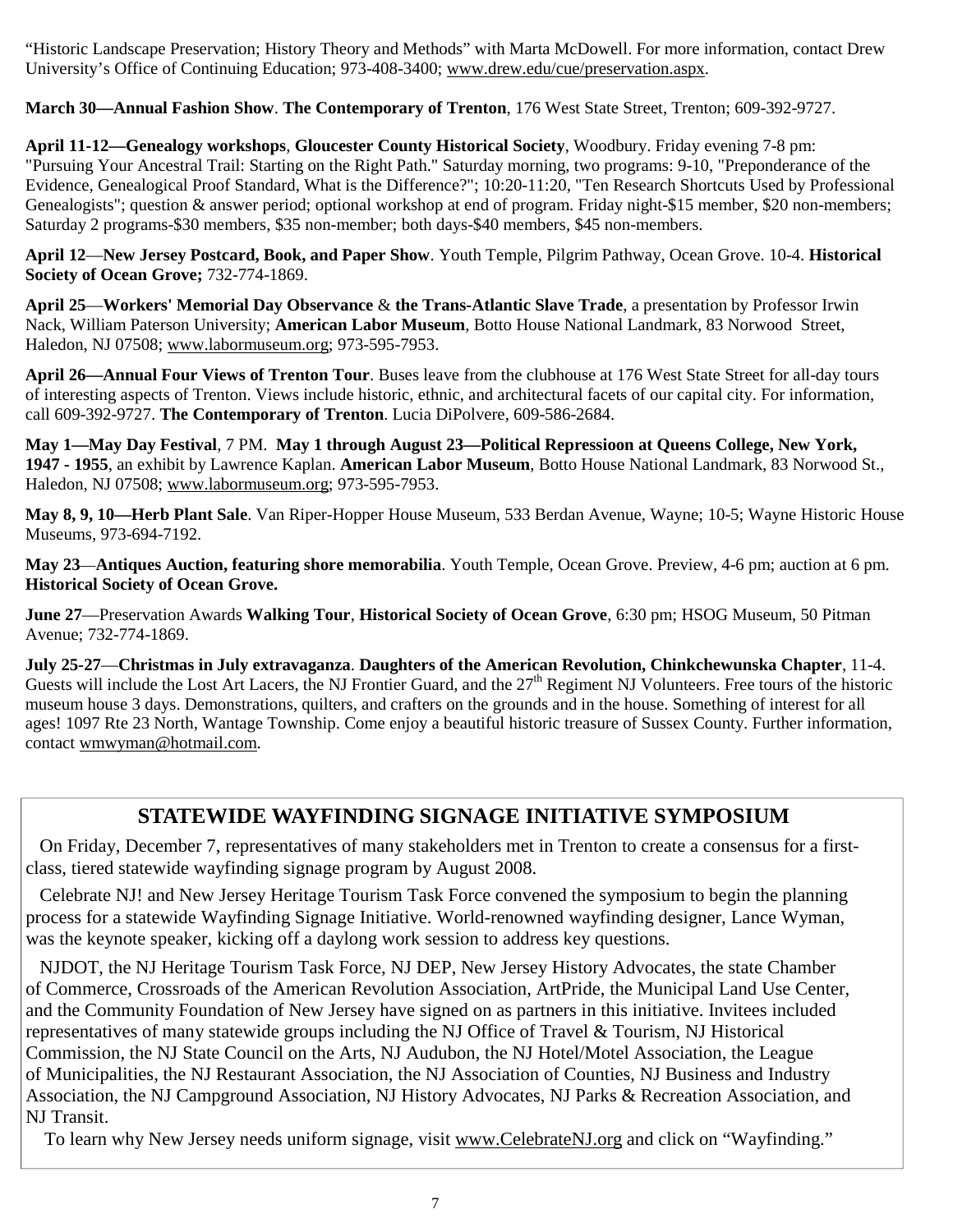#### **BAYONNE HOSTS FABULOUS MEETING AND TOUR**

 On October 27, 2007, the Bayonne Historical Society, Inc. (BHS) hosted the League of Historical Societies of New Jersey (LHSNJ) meeting. Society members Meryl Robins and Ashley Dugan, assisted by Boy Scouts of Troop #25, met the delegates at the Peninsula at Bayonne Harbor parking site. Guests were transported by shuttle van to the Bayonne Public Library Cultural Center (1904), an Andrew Carnegie library. There more Boy Scouts escorted the delegates to the second floor art gallery. During registration, they enjoyed breakfast and display cases filled with interesting Bayonne artifacts. Michael K. Kostelnik, league delegate/society treasurer, opened the meeting with a talk on the many civic projects sponsored by the society. BHS President Lee Fahley then welcomed the delegates and introduced the mayor's press officer, Joseph Ryan, who spoke about the city's commitment to preserving Bayonne history. President Fahley then introduced LHSNJ president James Raleigh, who began the business meeting.

 After the meeting, Mr. Raleigh gave a talk on Lafayette's march through New Jersey. BHS trustee Gerard Nowicki then delighted the crowd with a new PowerPoint presentation on the landmark buildings to be seen on the bus tour. Lunch followed, with the surprise of several platters of sushi and shrimp, donated by Gerard Nowicki. Former heavyweight boxer, Chuck Wepner, the "Bayonne Bleeder," spoke

briefly. A piano recital by Megan Zervoulis, who performs on Broadway, followed. Mr. Kostelnik led the afternoon bus tour, beginning with brief stops in front of St. Henry's Church (1923), St. Mary's Church (1880), and the modern Bayonne City Hall. At Collins Park, near the Bayonne Bridge, Councilman Ted Connelly dedicated a granite and bronze monument, funded by the BHS, to recognize the  $75<sup>th</sup>$ anniversary of this historic span. During the ceremony, the rain ended and the sun came out. After leaving the bridge, the bus paused at the Hale-Whitney mansion (1869), St. Andrews Church (1914), the Trust Company of Bayonne (1912) – the future site of the Bayonne Community Museum, Florence Flats (1885), the Bergoff Building (1912) - Hudson County's first skyscraper, Hendrickson's Restaurant (1869) - Bayonne's first city hall, and the First Federated Church (1869)-Bayonne's oldest church.

 At St. Vincent de Paul Church, a bagpiper from Boy Scout Troop #25, met the delegates outside. Patricia Ege presented slides about the church's magnificent Harry Clark studio stained glass windows from Dublin, Ireland, and Peter O'Brien, a member of the parish council, led a tour. We then walked down the street for a tour of the Chief Brennan Fire Museum (1875), led by "Fireman Donald." It is Bayonne's first purposebuilt firehouse and contains New Jersey's oldest hand-drawn pumper apparatus (1840).

 We reboarded the bus and drove past the new Bayonne Golf Club (its clubhouse has a replica lighthouse on top) to the seven-story tall 9/11 Teardrop Monument, a gift from the people of Russia. BHS Trustee Gregory Boyle, Lee Fahley, and James Raleigh laid a wreath there. Jasmine Hammond, Redevelopment Agency head, spoke about the monument and the nearby offshore Robbins Reef Lighthouse (1883) and its most famous keeper, Katie Walker. We drove past the Carnival Cruise Line seaport,



 Bayonne's Teardrop Memorial to 9/11

the Coast Guard station, and the sound stage building where many movies and television shows are filmed. As the sun set over the Kill van Kull, the delegates departed for home with posters, handouts, and a new knowledge and appreciation of historic Bayonne. Michael Kostelnik

#### **DID YOU KNOW…**

 ...that some of our member societies pay the registration fee for their delegates to attend the three League meetings each year? This is an idea that others may want to consider.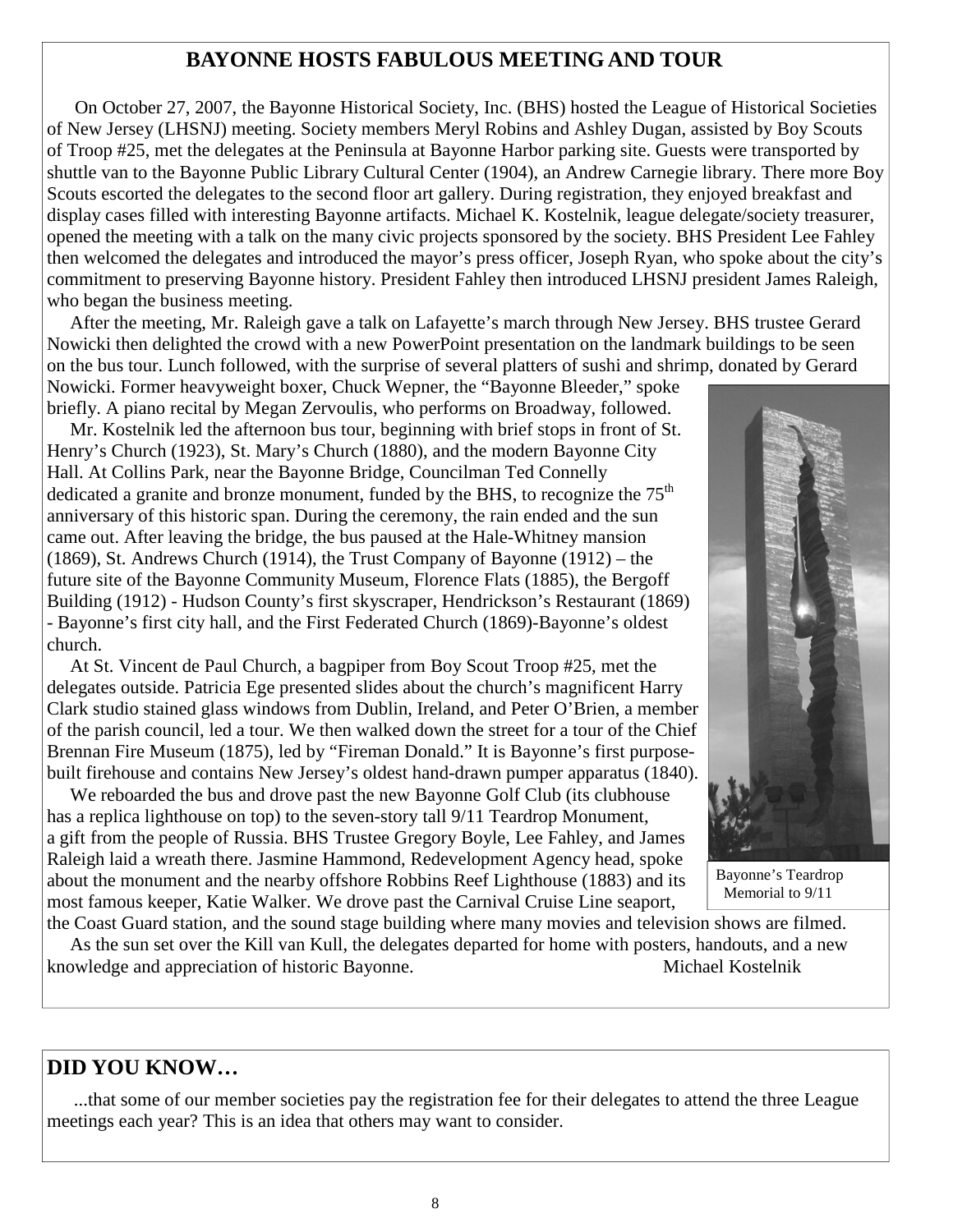#### **"CELEBRATE NEW JERSEY" PROGRAM AVAILABLE FOR YOUR SOCIETY**

 New Jersey – The Garden State – Land of Inventions – Crossroads of the American Revolution – Small Wonder (oops, that's Delaware's slogan, but it fits New Jersey perfectly).

 Save gas as you tour our wonderful state from the comfort of your chair. Experience the famous and not- so-famous people, places, and events of our great little state. Explore our diverse geography: mountains, highlands, rivers, lakes, and seashore. Visit the South, the North, the Central, and little-known places in between.

 Join Linda Barth for a leisurely armchair journey down the byways of the best state in the nation. To reserve this program for your organization, just contact Linda Barth at 214 North Bridge Street, Somerville, New Jersey 08876; 908-722-7428; barths@att.net.



 A portion of the honorarium will be donated to Celebrate New Jersey!, a nonprofit group whose mission is to create statewide awareness and pride in all things "New Jersey." To learn more, just visit www.CelebrateNJ.org.

#### **NEW JERSEY HERITAGE TOURISM TASK FORCE**

 The New Jersey Heritage Tourism Task Force was created by the New Jersey state legislature in 2006 to improve New Jersey's performance in the regional and national heritage tourism market. By the end of October 2008, the task force, with the help of a heritage tourism consultant, will produce a comprehensive master plan for heritage tourism in New Jersey. The plan will provide strategic direction for heritage tourism and will also include a definitive statewide inventory of historic sites with potential for inclusion in heritage tourism initiatives.

 The 17-member Task Force elected Cate Litvack, Executive Director of the Crossroads of the American Revolution Association, as chair. The association is the managing agency for the newly authorized Crossroads of the American Revolution National Heritage Area. Two vice-chairs were also elected: Leslie Bensley, Executive Director of the Morris County Visitors Center, and John Seitter, Program Director for the South Jersey Tourism Corporation.

 The task force held three public hearings this fall to learn how to improve, elevate, and promote heritage tourism efforts in order to create a comprehensive heritage tourism master plan for New Jersey. The hearings took place in Trenton, Jersey City, and Salem City, and over one hundred people spoke and submitted written testimony. Three additional public hearings will be held next spring in different sections of the state. To further encourage public input, the task force will launch a website by the end of January 2008.

#### **UPCOMING LEAGUE MEETINGS**

 March 2008 Long Beach Island Historical Society, Beach Haven, Ocean County June 2008 Holcombe-Jimison Farmstead Museum, Hunterdon County October 2008 March 2009 June 2009 Historical Society of Ocean Grove, Monmouth County October 2009

 We encourage your society to host a future League meeting. If you would like this opportunity to showcase your site, just contact Linda Barth, 908-722-7428, barths@att.net, and she will put you in touch with the regional vice-president for your area.

**We look forward to visiting YOUR town some day soon.**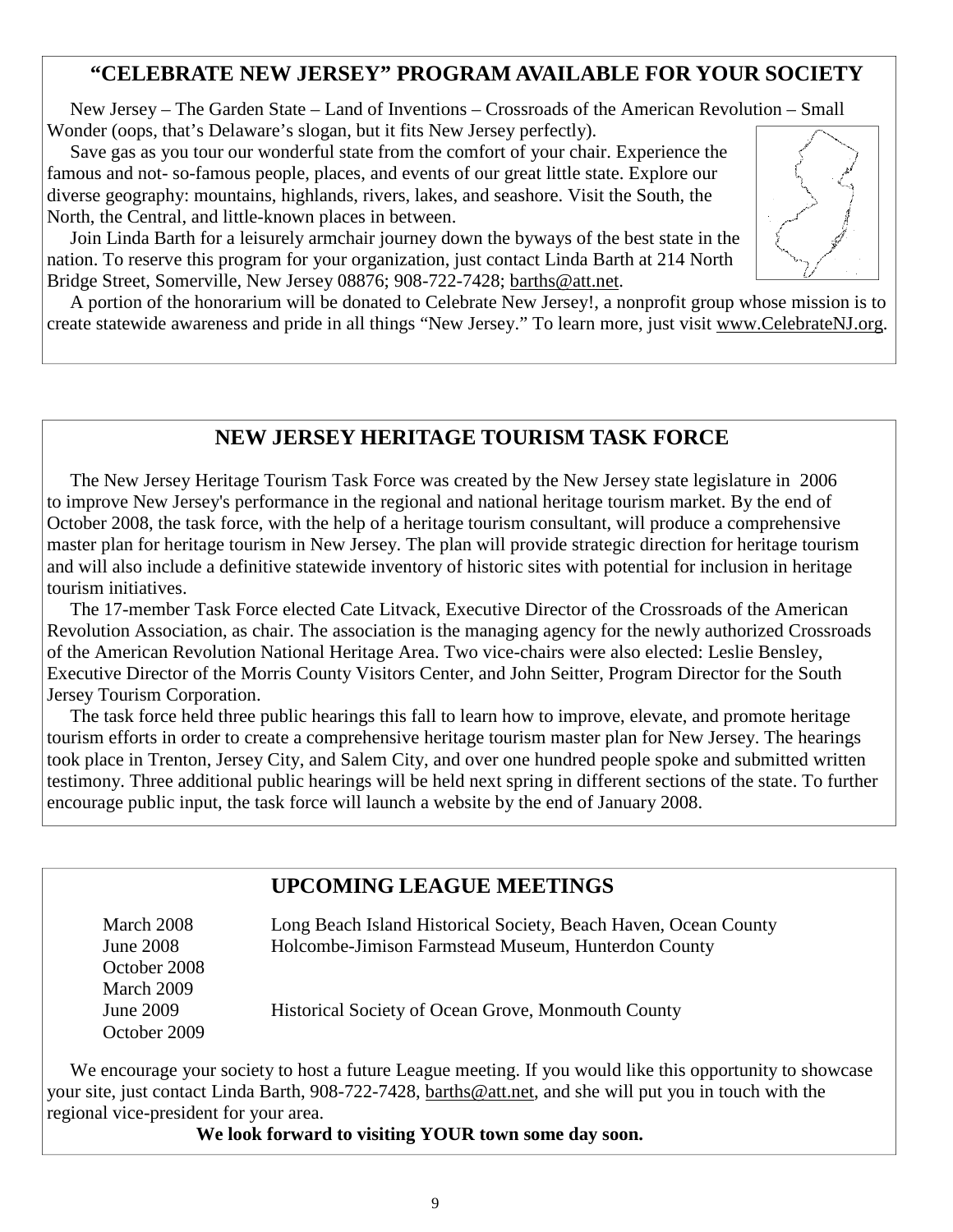# **SPOTLIGHT ON OUR MEMBER ORGANIZATIONS**

With our members spread across the state, many of us are not familiar with the organizations in regions far from our own. This column will spotlight our members, so that others may learn of their mission and accomplishments.



 The League has many member organizations that were formed to honor or remember a specific group of people. This is Part II of a series highlighting those societies.

 DANE is an acronym for **Danish Archive North East**. It was chosen to describe the records, books, letters, genealogical information, and sociological data comprising the collection of Danish heritage. The geographical identifier, northeast, emphasizes its mission to bring to the fore the stories of the many Danes who settled and contributed in one way or another to the history and growth of the northeastern United States.

 The society holds an extensive collection of microfilm, CDs, magazines, lists, pictures, and books pertaining to its mission. You can contact DANE at 855 New Durham Road, Edison, New Jersey 08817; danenj@aol.com; www.rootsweb.com/~njdane/index.html.

 The **Heritage and Agriculture Association (H&AA)** is working to stabilize and then restore the neglected buildings of Lusscroft Farm, an agriculturally significant gem. The goal of the association is to create and maintain an agricultural heritage center, with emphasis and opportunities for education in the dairy industry, outdoor recreation, historical interpretation, equine trails, heirloom gardening, forestry, maple sugaring, and all phases of farming from organic gardening to marketing products.

 Lusscroft Farm is iconic of our vanishing rural heritage, holding a unique place in the agricultural history of the Garden State. It embraces some of our most inspiring scenic vistas, intriguing geology, and interesting topography. The farm has a promising potential for passive recreational and educational activities, allowing metropolitan daytrippers to enjoy picturesque surroundings of high interpretive value. If its attributes were sympathetically enhanced and properly marketed, Lusscroft could become a thriving destination in the growing market for agri-tourism, eco-tourism, and heritage tourism. Located on Neilson Road in Wantage, Sussex County, the property contains twenty-three buildings, including the Turner Mansion (aka Manorhouse), the manager's dwelling, the spectacular Outlook Lodge, the dairy barns, and farm structures. The land includes fields and pastures, ponds, woodland, and barnyards. You can contact the H&AA at P.O. Box 7191, Sussex, NJ 07461-7191; www.lusscroftfarm.com; info@lusscroftfarm.com; 973-875-2764.

 The **Holcombe-Jimison Farmstead Museum** is dedicated to the preservation of Hunterdon County's agricultural heritage from the 18th into the 20th centuries.

 The museum is housed in the restored three-story bank barn that was built into the hillside to make both floors accessible from ground level. Animals were kept on the lower level, crops above. In bad weather, the farmer could feed the animals without going outdoors. Today, some of the exhibits arranged in the barn cover the tools and equipment used by the farmer to raise and harvest the crops that provided fodder for livestock and commodities to sell. Other displays cover the domestic chores of the farmer's wife in the preparation and preservation of food and the making of clothing. Early examples of now-common implements and appliances give the visitor a sense of passing time.

 The museum property was once part of John Holcombe's "Plantation," according to his will of 1742. In 1968, the farmstead was donated to the Hunterdon County Historical Society by Milo and Rachel Jimison, who retained life rights. With Milo Jimison's death, over 250 years of agricultural activity on the site ended. In 1984, the property was deeded to the Holcombe-Jimison Farmstead, Inc. Using a combination of grants from small foundations, individual donations, and a substantial gift from Colonel James Horn, the museum's volunteers and trustees have restored the property and added outbuildings for the post office, blacksmith shop, carriage shed, and print shop. You can contact the Holcombe-Jimison Farmstead Museum at 1605 Daniel Bray HighwayLambertville, NJ 08551; 609-397-2752; www.co.hunterdon.nj.us/depts/c&h/ huntmuseums.htm#holcombe; invfarms@rcn.com. **Visit the Holcombe-Jimison Farmstead Museum when you attend the League meeting in June 2008**.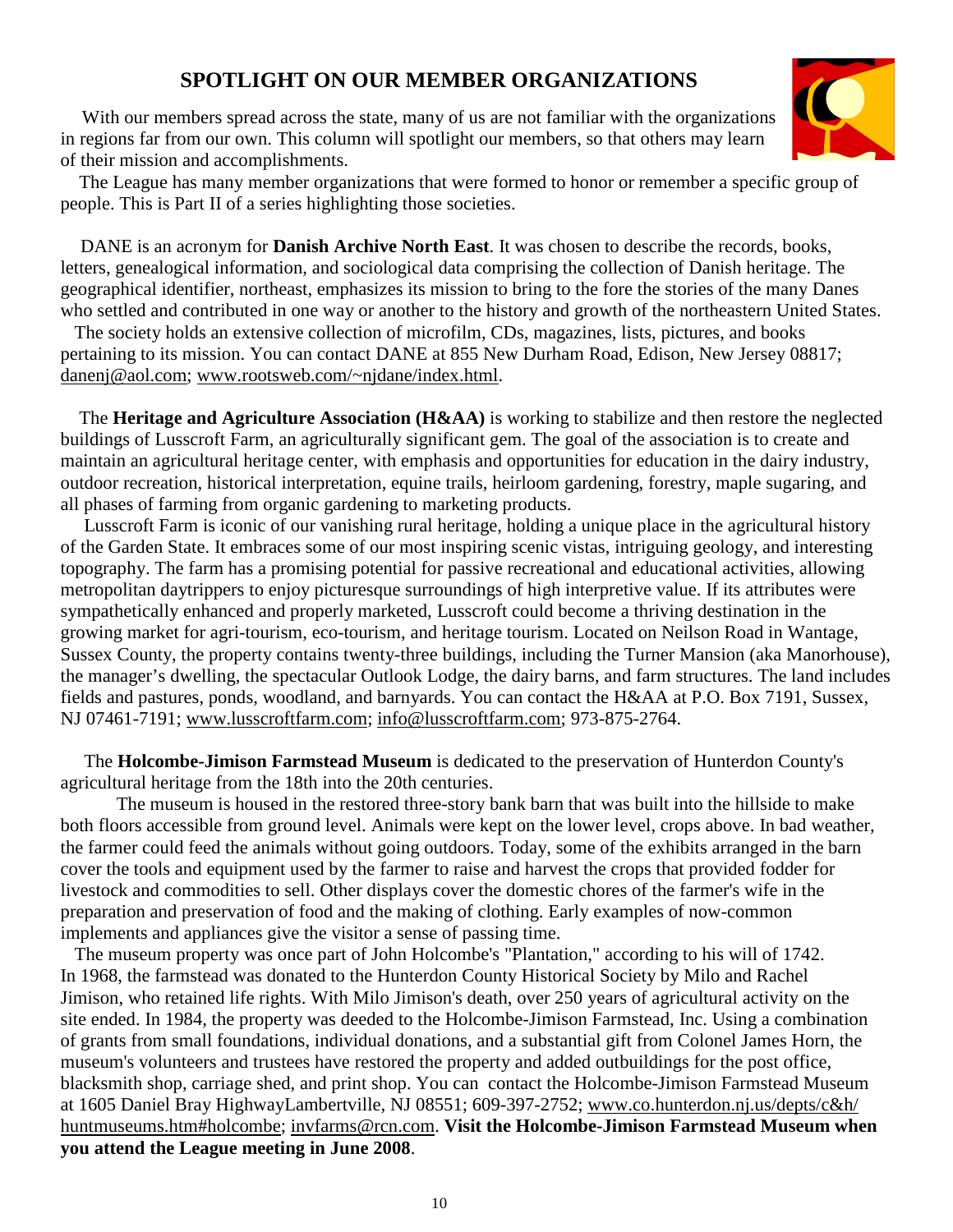# **THE LEAGUE OF HISTORICAL SOCIETIES WINTER MEETING HOSTED BY THE LONG BEACH ISLAND HISTORICAL SOCIETY BEACH HAVEN, OCEAN COUNTY SATURDAY, MARCH 8, 2008**

- 9:00 am Registration and viewing of the Long Beach Island Museum.
- 9:30 am Welcome
- 9:45 am League Business Meeting
- 10:30 am Long Beach Island Historical Society members will present a talk about the history of their building and some of their acquisitions.
- 11:30 am Lunch at the museum
- 12:30 pm Tour: On the ride to Barnegat Light, we will view a DVD of historic homes of Long Beach Island. The DVD was written and narrated by Richard Plunkett.
	- 1. Barnegat Lighthouse
	- 2. Guided tour of the Barnegat Lighthouse Museum—viewing of the original lenses of the Barnegat Lighthouse and other area artifacts.
	- 3. Guided tour of the Maritime Museum Debbie Whitcraft, founder of museum, will discuss local diving finds and conduct a guided tour of museum.
	- 4. Beach Haven Library discussion on island history by Jeanette Lloyd, wife of the late John Bailey Lloyd, author of numerous books.
- 5:30 pm Bus will return to LBI Historical Association Museum

There is plenty of on-street parking and, if necessary, off street parking will be arranged.

Hotels and B & Bs within walking distance:

Julia's of Savannah – 609-492-5004

The Gables - 609-492-3553

The Engleside Inn Hotel – 609-492-1251; pet friendly during the off season

A few blocks away is the Grand Williams Cottage – newly restored Victorian home now a bed-and-breakfast – 609-492-7272

#### **Questions on the morning of March 8: call Jamie Ciardelli, 609-713-6618, or the museum, 609-492-0700. Questions before March 8: 609-492-6820 or email Jamie at c72bryarblue@att.net.**

| Registration Form—Registration is \$20 per person and includes lunch; please indicate your choice below.                     |  |  |
|------------------------------------------------------------------------------------------------------------------------------|--|--|
|                                                                                                                              |  |  |
|                                                                                                                              |  |  |
|                                                                                                                              |  |  |
| Affiliation:                                                                                                                 |  |  |
|                                                                                                                              |  |  |
| Please send check for \$20, payable to The Long Beach Island Historical Society, to P.O. Box 1222,<br>Beach Haven, NJ 08008. |  |  |
| <b>Registration deadline is February 21.</b> Driving directions are located on page twelve.                                  |  |  |